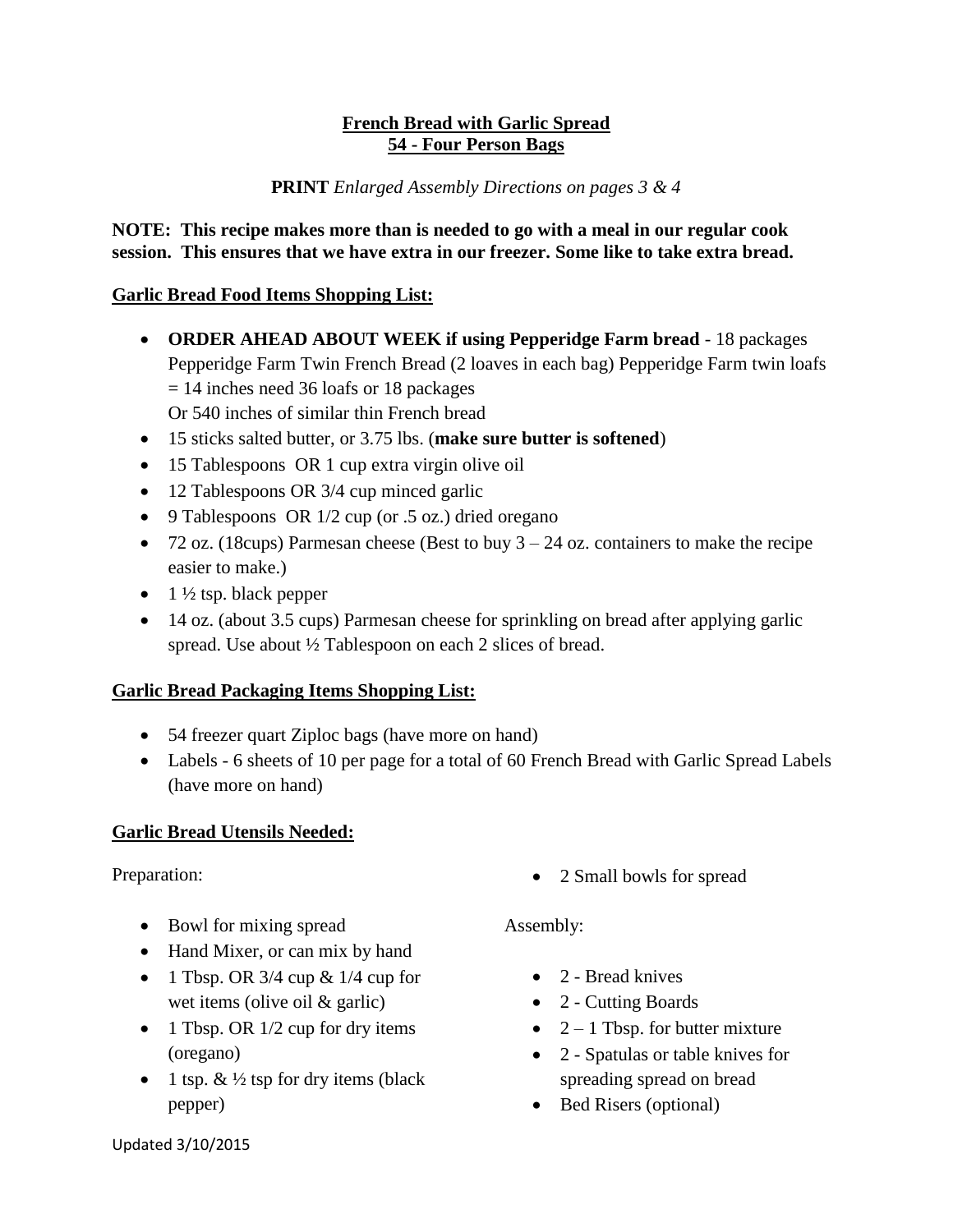#### **Garlic Bread Kitchen Prep:**

- 1. Make sure the 15 sticks of butter are softened!!!!
- 2. In bowl, make Garlic Spread with the following ingredients:
	- a. 15 sticks, or 3.75 lbs. softened salted butter
	- b. 15 Tablespoons OR 1 cup extra virgin olive oil
	- c. 12 Tablespoons OR 3/4 cup minced garlic
	- d. 9 Tablespoons OR 1/2 cup dried oregano
	- e. 72 oz. Parmesan cheese
	- f.  $1\frac{1}{2}$  tsp. black pepper
- 3. Mix well
- 4. Divide into 2 small bowls for use in Assembly.

#### **Garlic Bread Assembly Tips:**

- Have one person measure spread onto bread.
- Have one person spread the spread.
- Have one person do the bagging.

#### **Garlic Bread Assembly:**

- 1. Apply French Bread with Garlic Spread Label to bag.
- 2. Cut bread into thirds (4.67) inch pieces if using Pepperidge Farm 14 inch bread. Other bread use 5 inch pieces (no bigger or won't fit into bag)
- 3. Slice bread in half lengthwise.
- 4. Spread 1.5 Tbsp. of garlic spread on each half of bread to the edges.
- 5. On one side of bread with spread, sprinkle parmesan cheese to avoid bread sticking together when thawed.
- 6. Put the 2 halves back together. This counts as one piece of bread.
- 7. Place two pieces of bread SIDEWAYS in quart freezer Ziploc bag.
- 8. Squeeze out air from bag and Seal bag.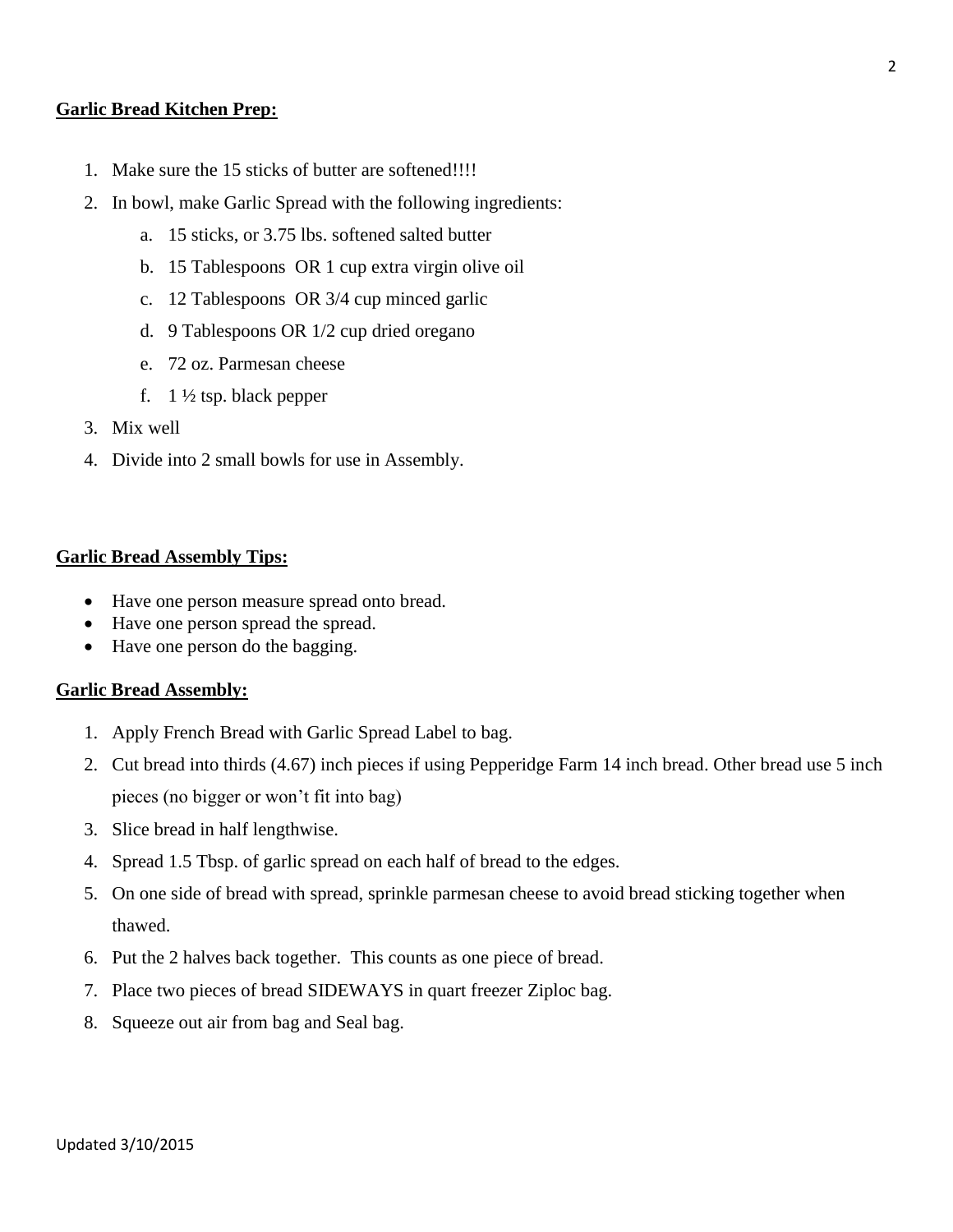# **Garlic Bread**

1. Apply French Bread with Garlic Spread Label to bag.

- - - - - - - - - - - - - - - - - -  $\times$ 

2. Cut bread into thirds (4.67) inch pieces if using Pepperidge Farm 14 inch bread. Other bread use 5 inch pieces (no bigger or won't fit into bag)

- - - - - - - - - - - - - - - - - -

3. Slice bread in half lengthwise.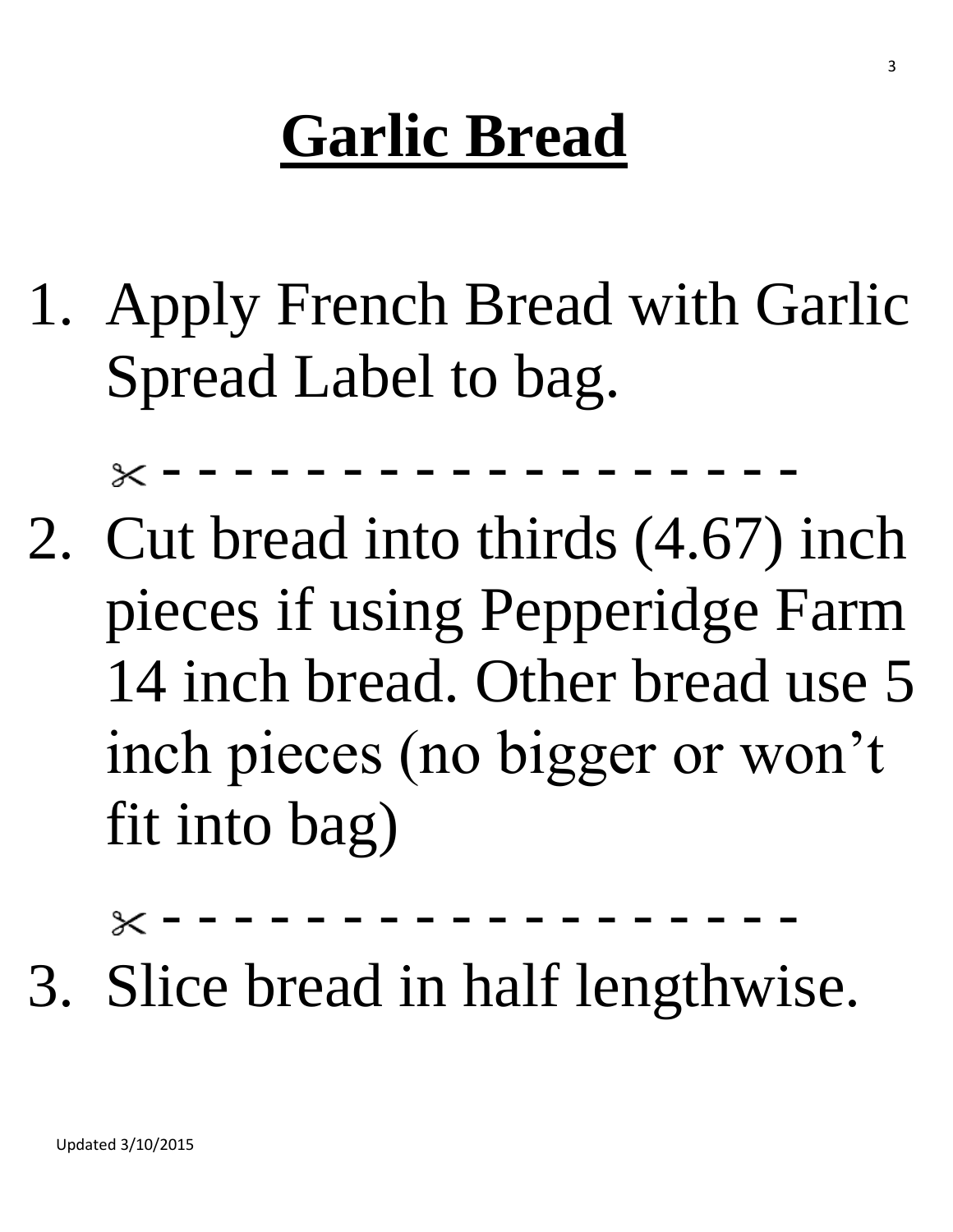4. Spread 1.5 Tbsp. garlic spread on each half of bread to the edges.

- - - - - - - - - - - - - - - - - -

5. Sprinkle Parmesan cheese on one side of bread.

- - - - - - - - - - - - - - - - - -

6. Put 2 halves of bread together which equals one piece of bread.

- - - - - - - - - - - - - - - - - -

7. Place two pieces of bread SIDEWAYS in quart Ziploc bag.

 $\times$  - - - - - - - - - - - - - -